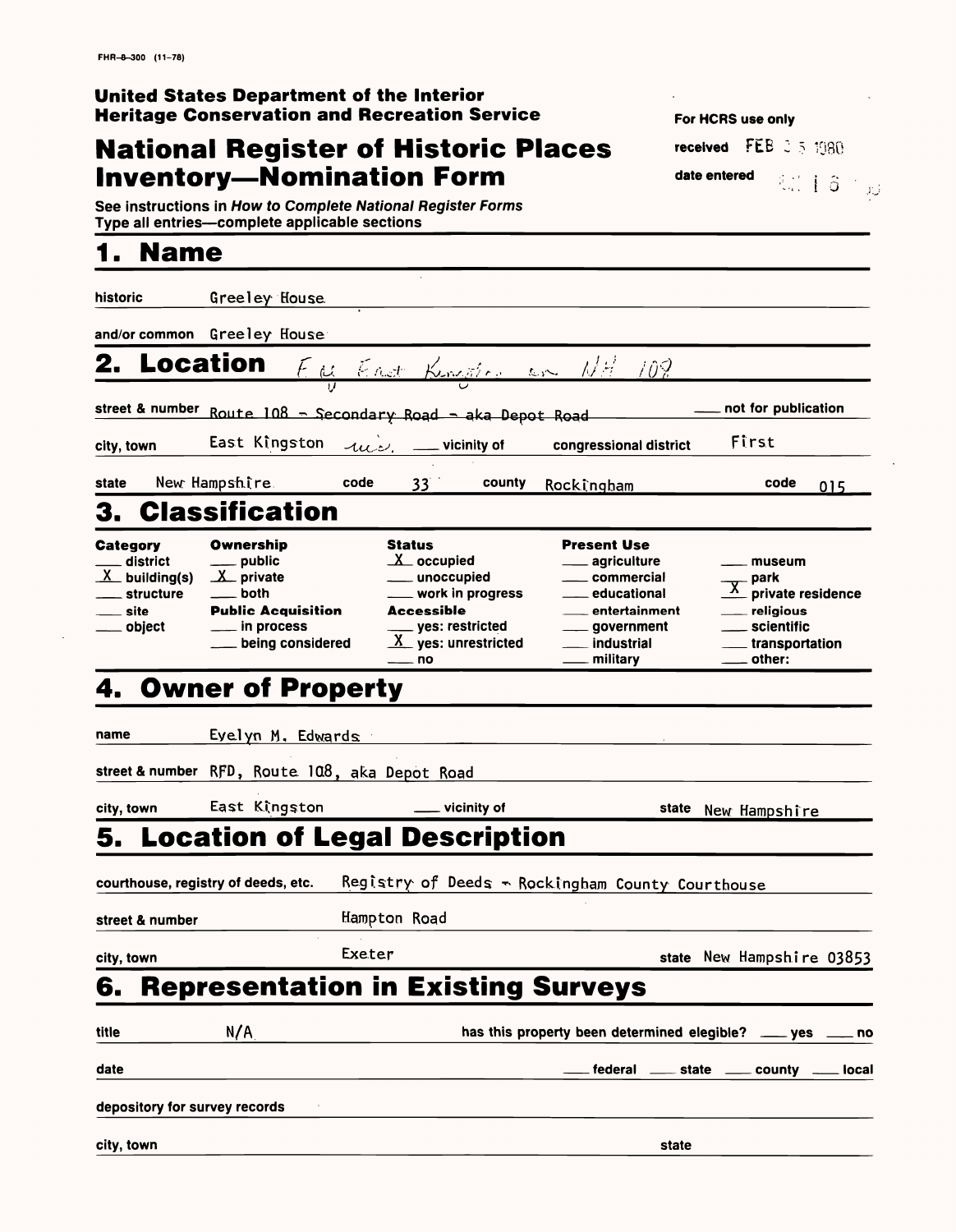#### **7. Description**

| <b>Condition</b><br>$\frac{\mathsf{X}}{\mathsf{X}}$ excellent<br>deteriorated<br><b>ruins</b><br>$\rule{1em}{0.15mm}$ good<br>. fair<br>unexposed | <b>Check one</b><br>unaltered<br>$\mathbf{X}$<br>$-$ altered | <b>Check one</b><br>$\underline{X}$ original site<br>date<br>moved |  |  |
|---------------------------------------------------------------------------------------------------------------------------------------------------|--------------------------------------------------------------|--------------------------------------------------------------------|--|--|
|---------------------------------------------------------------------------------------------------------------------------------------------------|--------------------------------------------------------------|--------------------------------------------------------------------|--|--|

The nominated house is a two and one-half-story, clapboarded, Georgian style house with central chimney. The main facade of the house contains five (5) bays in the first story and three (3) bays in the second story. The main entry consists of a batten-type, oak door (not original to the house) surmounted by a triangular pediment.

#### **Describe the present and original (if known) physical appearance**

The main block is believed to have been built in 1718, and subsequent additions include a shed-roofed, salt box-type addition to the rear topped on the east side of the rear roof by a second story gable and attached at the rear to a one-story gabled ell with an exterior chimney. The shed-roofed addition contains one door and a large, multi-paned window on the east side, added in the 1960's.

Also on the property are a gambrel-roofed, three-car garage, built in the 1970's to the east of the house and, to the west, the foundation of the original barn, which was disassembled in the 1930's and subsequently moved to Sturbridge Village where it now stands.

The house is located on the north side of Route 108 (Depot Road), about .1 mile west of the Intersection of North, East and South Roads and Route 108 [Depot Road). It is situated prominently at a bend in the road, only a few feet from the road itself.

The 6.9 acres now associated with the house are the last of the original grant still connected with the building. Although formerly an agricultural use, most of this land is now wooded.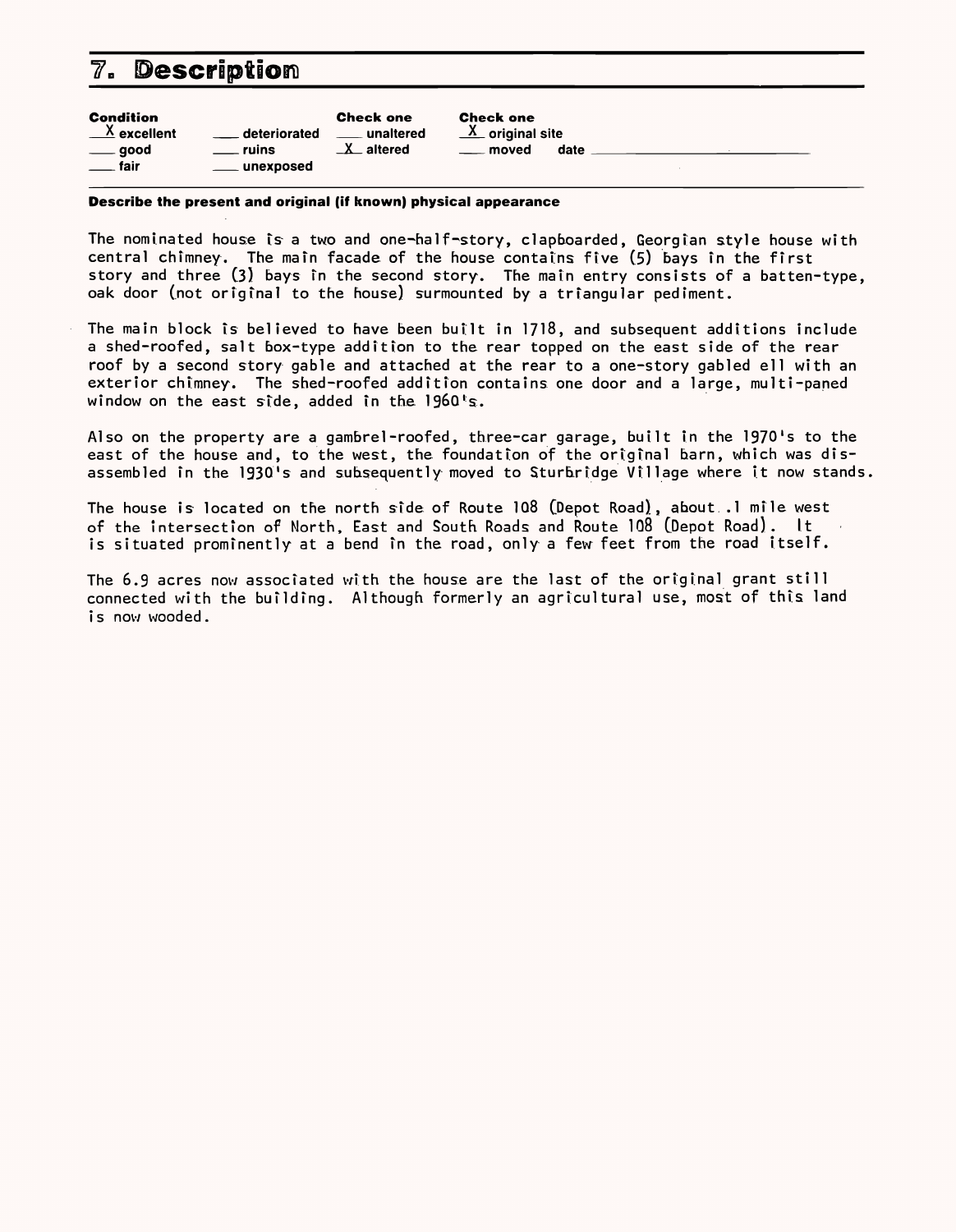### **8. Significance**

| <b>Period</b><br>__ prehistoric<br>$\frac{1}{2}$ 1400-1499<br>$-1500 - 1599$<br>$-1600 - 1699$<br>$X$ 1700-1799<br>$\frac{1800 - 1899}{ }$<br>$-1900-$ | Areas of Significance-Check and justify below<br>X archeology-prehistoric ___ community planning<br>$X$ archeology-historic<br>agriculture<br>$\triangle$ architecture<br>$\overline{\phantom{0}}$ art<br>commerce<br>communications | ____ conservation<br>____ economics<br><u>__</u> education<br>__ engineering<br>exploration/settlement __ philosophy<br>___ industry<br>$\_$ invention | __ landscape architecture __ religion<br>$\equiv$ law<br><u>__</u> __ literature<br>___ military<br><u>_</u> _ music<br>___ politics/government | . science<br>____ sculpture<br>$\rule{1em}{0.15mm}$ social/<br>humanitarian<br>theater<br><u>_</u> ___ transportation<br>___ other (specify) |
|--------------------------------------------------------------------------------------------------------------------------------------------------------|--------------------------------------------------------------------------------------------------------------------------------------------------------------------------------------------------------------------------------------|--------------------------------------------------------------------------------------------------------------------------------------------------------|-------------------------------------------------------------------------------------------------------------------------------------------------|----------------------------------------------------------------------------------------------------------------------------------------------|
| <b>Specific dates</b>                                                                                                                                  |                                                                                                                                                                                                                                      | <b>Builder/Architect</b>                                                                                                                               | Joseph Greeley                                                                                                                                  |                                                                                                                                              |

#### **Statement of Significance (in one paragraph)**

The architectural significance of the Greeley House, believed to have been built in 1718, lies in the typicality of its design. It is an excellent example of the two and one half- story, clapboarded, Georgian style house with central chimney that was common in rural New Hampshire throughout the eighteenth century.

Despite additions made to it, subsequent to its construction, such as the one-story gabled ell in the rear and the second story gable added to the rear roof, the house retains the essential characteristics of its early eighteenth century origins.

Of equal significance is its very prominent setting at the bend of the road only a few feet from the Depot Road itself. Thus situated, it makes an important contribution to the historical character of the roadscape leading to the East Kingston town center and is also a tangible, reminder of the agrarian lifestyle prevalent in 18th and 19th century New Hampshire.

The property may also yield archaeological information. It is located in the area of highest density of known prehistoric sites in New Hampshire. In addition, historical archaeological evidence of agrarian activities in this area is expected to exist.